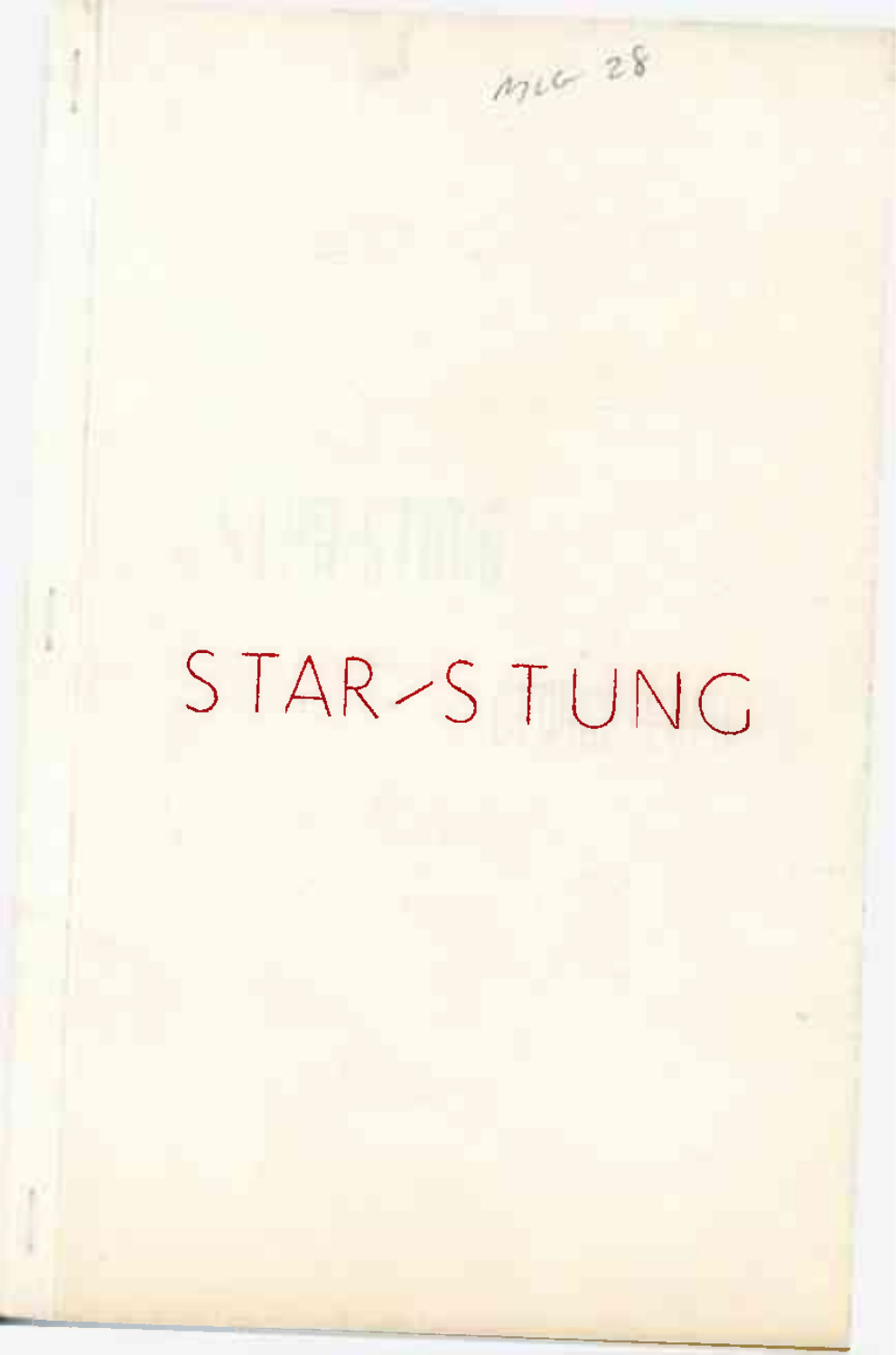# STAR-STUNG

## STAR-STUNG mar

. nd Smnertzerg

## GEORGE EBEY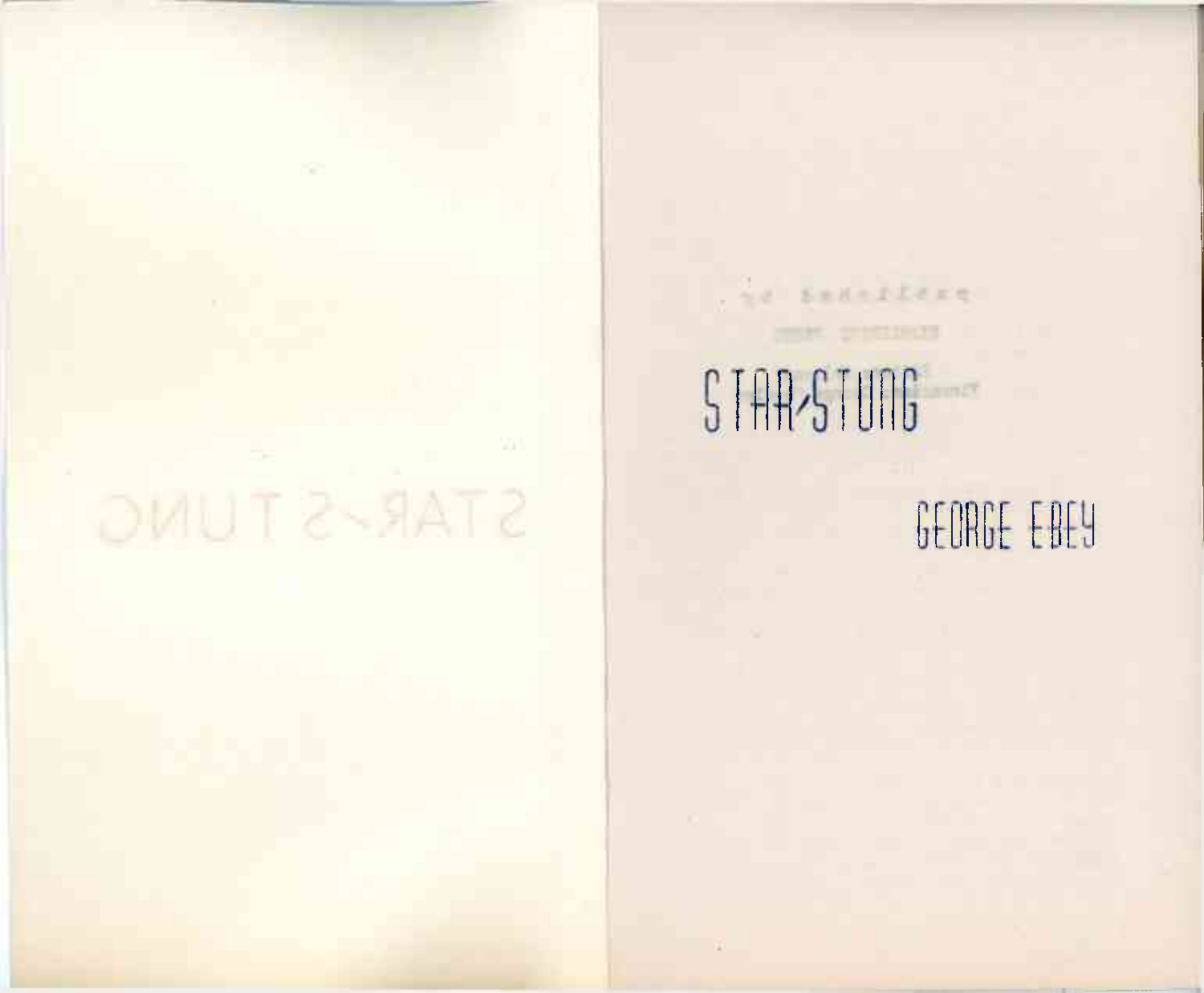#### INTRODUCTION:

Ebey's philosophy is neither new nor admir-<br>able. He is by way of being a hedonist and a He is by way of being a hedonist and a cynical one at that. In none of his verse can one find any indication of his belief in either good or evil. For him there exists but the<br>eratification of self. And worse still-- he gratification of self. believes that this gratification of self, this catering to the senses, should be the goal of every thinking person.

The past, to George Ebey, means little or less than nothing, and should not be recalled unless one wishes to indulge in a peculiar form of self torture. Over the future there hangs a silent veil that must inevitable be<br>neartrated, but not for awhile. But in the penetrated, but not for awhile. present one has life, which above all interests Ebey.

As the opening sentence went, this type of thinking is neither new nor admirable. Yet out of this dead-end philosophy Ebey has drawn a curious vein of song, a fascinating type of beauty. <sup>A</sup> beauty of silences, of never-nevers, of forgetfullness, and the exquisite oeace of slumber.

(The renitition of the word sleep in the verses presented should be of some significance to <sup>a</sup> psychologist. I'<sup>d</sup> like to take an off the record stab to the effect that the business of living seems but an irritant to the poet and sleep with its convenient dulling of the senses interest him as the ideal existence .)

Through the quiet threnody of his verse Ebey spins a golden strand of both wit and cynicism. This is particularly noticable in Invictus II and Rime. But at their most caustic parts the poems remain attractive for their natural delicacy, charm, and refinement of

#### **published by**

DIABLERIST PRESS

Editor: Maliano **Financier:** George V'heeler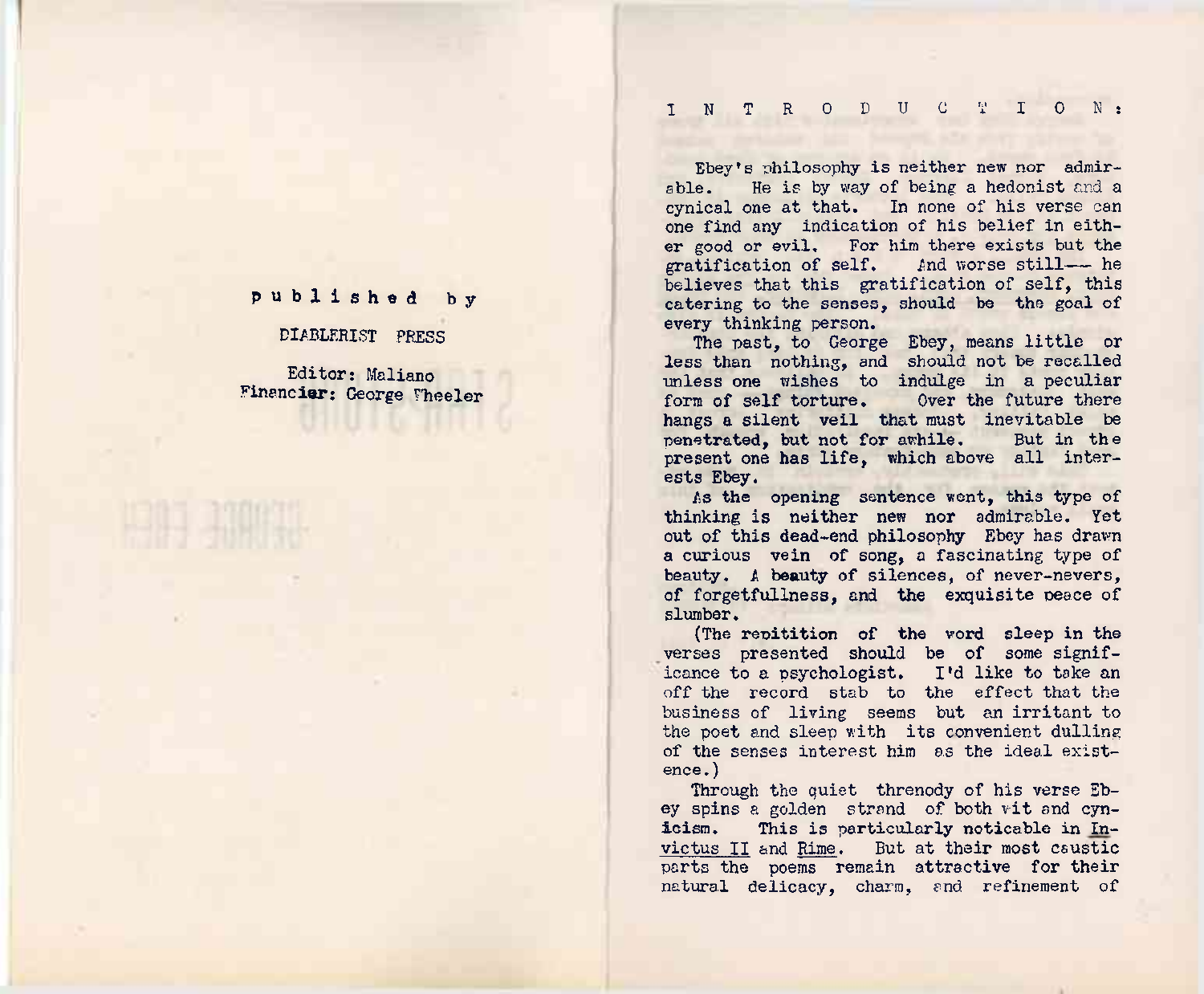#### expression.

George Ebey has experimented with all types of poetry from the rhymed and metered sonnet to free verse. He is an admirer of Carl Sandburg, Vachel Linsday, Joseph /uslander, and Elinor Vylie. The latter's influence is aparent in the brittle and scintillating Teardrops for Sylvia, a tragicomedy in undertones.

The usual, rather than the unusual, intrigues George Ebey. Poems such as Who is the Moon, November Morn, Dark Laughter, and Chaos are simple proof of this. The reason is also simple: Ebey abhors and disdains the shuddershudder theory that has for so long held fantasy poets in its grasp. He believes that the most customary and expected things--- such as night falling, leaves skittering across a street pavement ---- are inspiration enough for good fantasy or semi-fantasy verse.

This will, presumably, explain to some extent the reason for the publication of this small volume.

in the additional a same to false. Engles a

are the first line are offer to wheat the

-Maliano Associate editor: DI/BLERIE

with the first financial state for the

.<br>April 5, 1944

in 19

#### **CONTENTS**

|                                                   |           |                                                                                                 |                           | 3          |
|---------------------------------------------------|-----------|-------------------------------------------------------------------------------------------------|---------------------------|------------|
| Shambleau                                         |           | $\bullet$ . The set of $\bullet$<br>$\bullet$ .<br><br><br><br><br><br><br><br><br><br><br><br> |                           | 4          |
| Chaos<br>and the state of the state of the        |           |                                                                                                 |                           | 5          |
|                                                   |           | $\bullet$                                                                                       | $\bullet$                 | $\sqrt{6}$ |
| Wind Sprites                                      |           |                                                                                                 | <b>All Control</b><br>÷   | 7          |
| Teardrops for Sylvia                              |           | a mar                                                                                           | ٠                         | 8          |
| Rime<br><b>THE R. P. LEWIS CO., LANSING MICH.</b> |           | <b>College College</b>                                                                          | $\mathbf{z} = \mathbf{z}$ | - 9        |
| Flicker.                                          |           | <b>Contract Contract Contract</b>                                                               | and the<br>÷              | .10        |
|                                                   |           | $\mathbf{r} = \mathbf{r}$<br>e i<br>a.                                                          |                           | .11        |
| Stasis                                            | ò.        | ¥.                                                                                              | $\sim$<br><b>Contract</b> | . 12       |
| Impression in Ash.                                | $\bullet$ | a.<br>÷.                                                                                        | $\bullet$                 | . 13       |
| Dark Laughter<br>$\rightarrow$                    | ٠         | ò.                                                                                              |                           | .14        |
| Fonder Question.                                  | ¥.        | $\sim$ 100 $\pm$<br>$\bullet$                                                                   |                           | . 15       |
| Valentine<br>60 U.S.                              | ٠         |                                                                                                 |                           | . 16       |
| November Morn                                     |           | ٠                                                                                               | ä                         | .17        |
| Who is the Moon<br>$\rightarrow$                  | ä,        |                                                                                                 | ٠                         | . 18       |
|                                                   | ٠         | ٠                                                                                               | ă.                        | 19         |
| Madness in Crystal                                |           |                                                                                                 |                           | $-20$      |
| Might Dreams.                                     |           |                                                                                                 |                           | . 21       |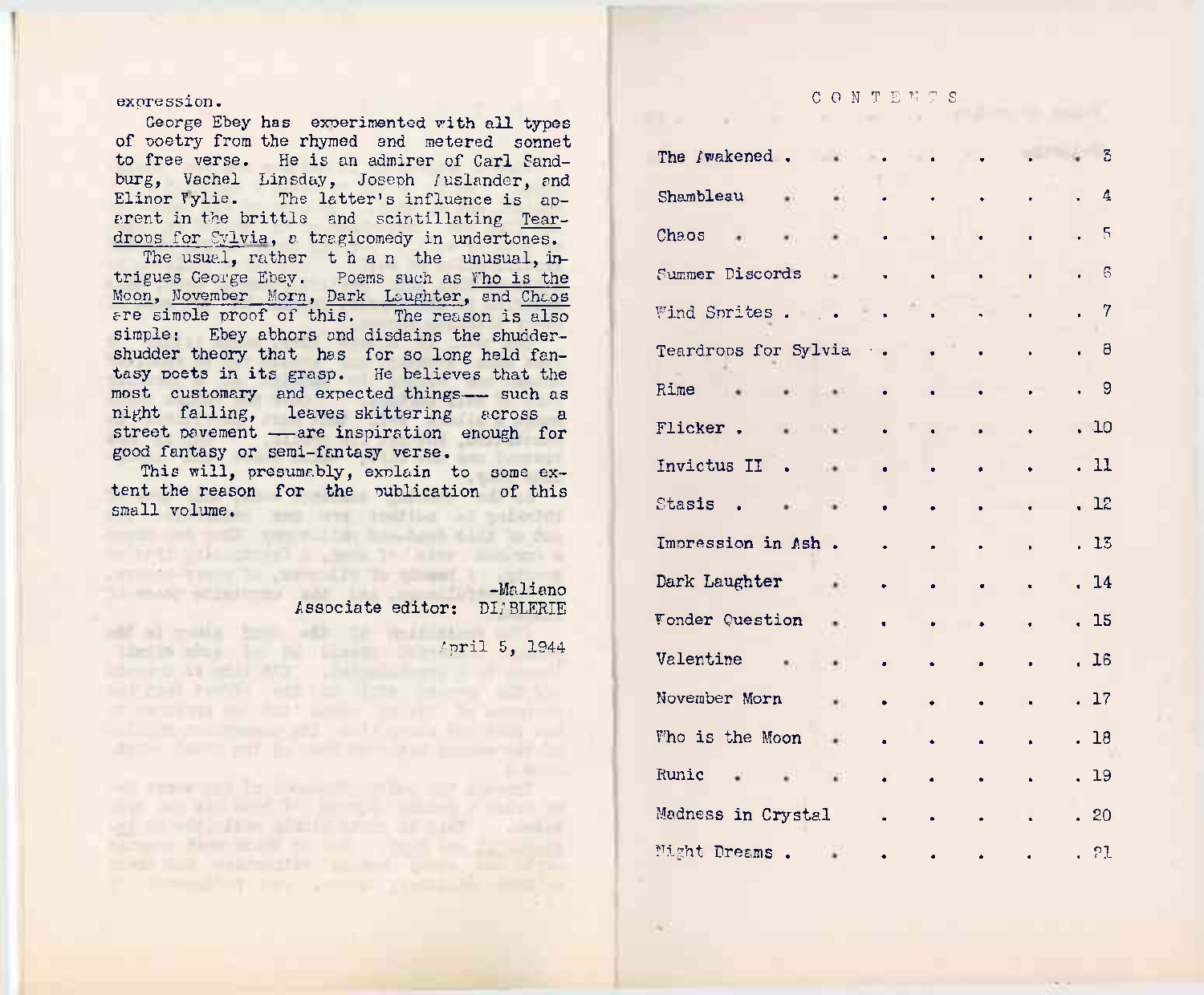| Ruins in Avalon          |                          |                          | ä      | ٠              | 23<br>s.                                      |
|--------------------------|--------------------------|--------------------------|--------|----------------|-----------------------------------------------|
| Falsetto                 |                          | þ.                       | ۰      | ٠<br>٠         | .24<br>m<br>٠<br>۰<br>ò                       |
| <b>Co</b><br>p.          |                          |                          |        |                | ٠                                             |
| $\overline{\mathcal{M}}$ | ۸                        | $\frac{1}{2}$            | ×      | $\rightarrow$  | <b>CONTRACTOR</b><br>٠                        |
| O<br>×                   |                          |                          | ×      |                | a s<br>٠                                      |
| ٠<br>٠                   |                          |                          | m      |                | <b>UM</b>                                     |
| n                        | w                        | $\overline{\phantom{a}}$ |        | ×              | <b>Service Controller Controller</b>          |
| ٠<br>п                   | ×                        | $\sim$                   |        | ٠              | ۰<br>$\sim$                                   |
| ٠<br>×                   | w                        | ×                        |        |                | w<br>٠<br>÷                                   |
| ۰.,                      | ×                        |                          | $\sim$ | ۰              | at is the s<br>×                              |
| ۰<br>×                   | $\sim$                   | ×                        | ٠      |                | ATC C<br>×<br>٠<br>×                          |
| m<br>٠                   | w                        | ×                        |        | ٠              | <b>PRICE</b><br>motion w<br>٠                 |
| <b>IT STAR</b>           | $\blacksquare$           | ٠                        | r.     | ٠              | r.                                            |
| ш                        | ۹                        |                          |        | ٠              | The Company's company and<br>×                |
|                          | $\overline{\phantom{a}}$ | ٠                        | -      | ۰              | ٠                                             |
| an)<br>٠                 | $\mathcal{A}$            | $\mathcal{A}$            | ٠      | $\overline{a}$ | <b>The Company</b><br>÷                       |
| ٠                        |                          |                          | m      | ٠              | <b>CHECK</b><br>٠                             |
| r                        | ۳                        | ×                        | m      | C              | <b>TANK AND REAL</b><br>w                     |
|                          | ٠                        | ٠                        |        | e en la        | a the pair<br><b>State of Concession</b><br>m |
| r                        |                          | ×                        | ٠      |                | <b>KIDS AND</b><br>۰                          |

dedicated  $to$ ROBERT  $V = LO F NDE$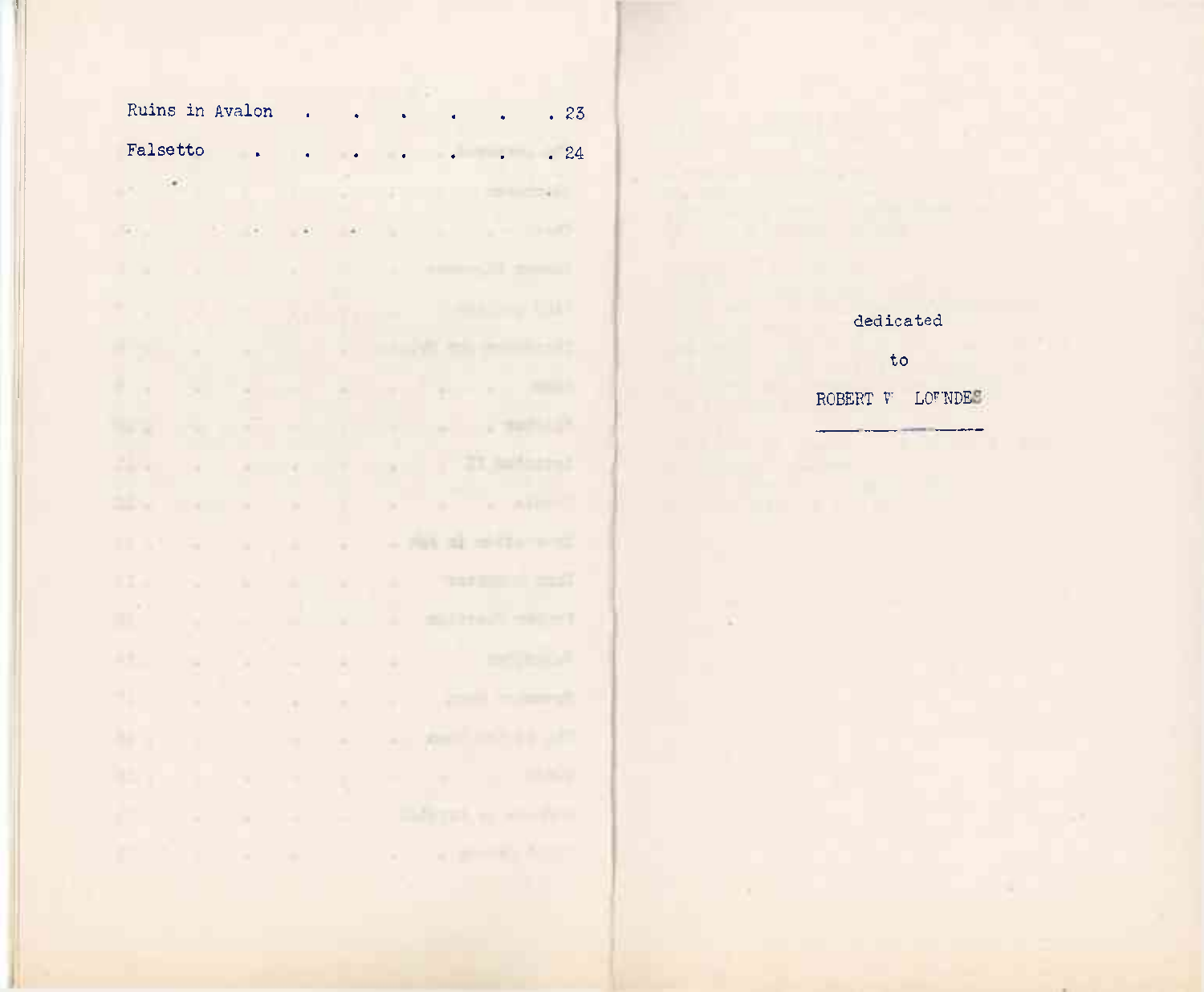#### *THE AWAKENED*

**Reserved Bank** 

I can hardly remember-So strange it seemed-Just the faintest, dying ember Of this Universe I dreamed

Lingers in my brain; <sup>A</sup> dull and changeless pain. There was---- "man", the crowning thing Of all my wild imagining. And "birds" and "rocks" and "sea" and "air" And "wars" and "love" and dreams I dare Not think of: lest I doubt my wit, And lose my dream because of it.

"And lose my dream . . . " I still remember-So strange it seemed-Just the faintest, dying ember Of this Universe I dreamed.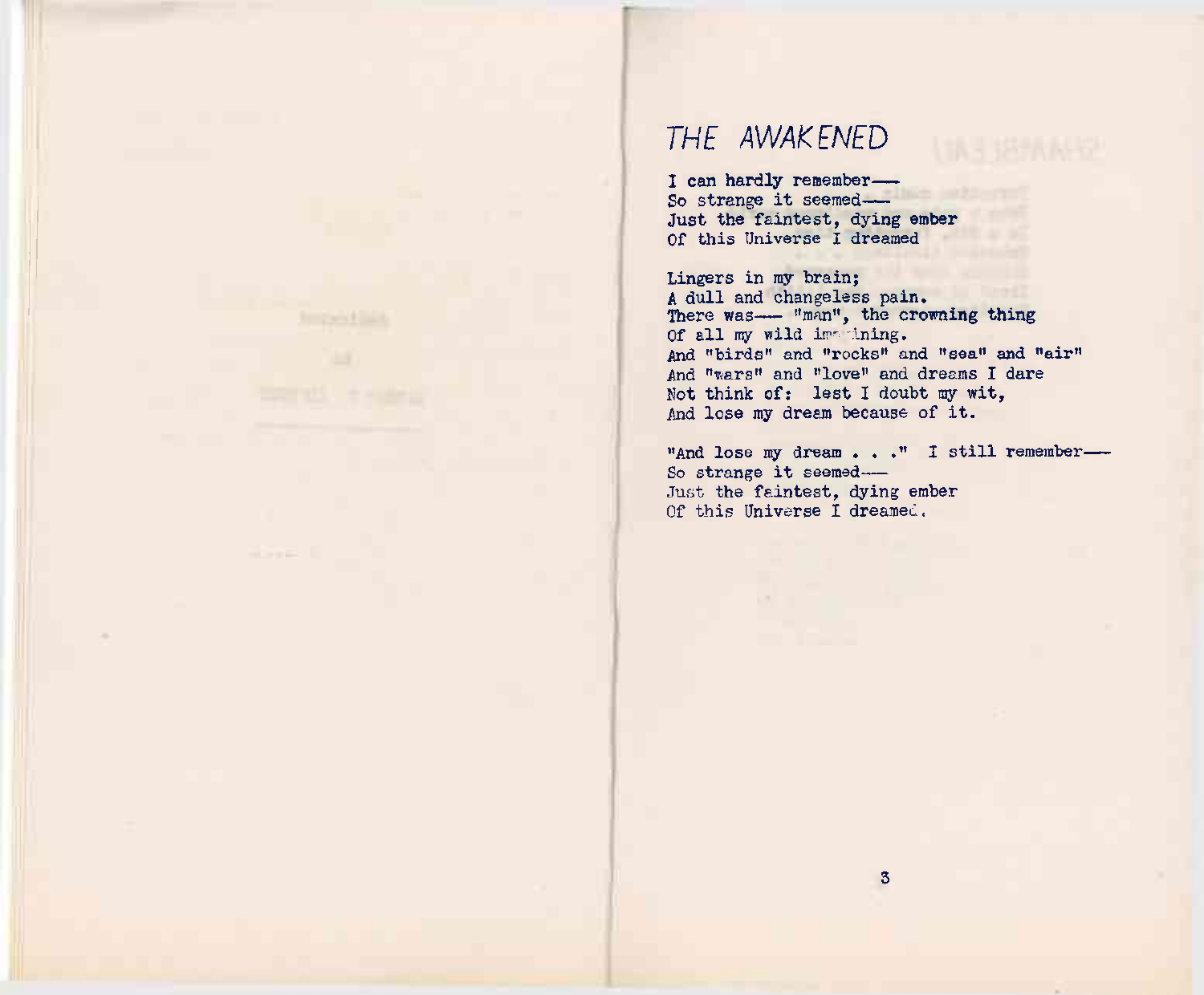#### *SHAMBLEAU*

Forgotten music . . . From a pale and wond'rous world In a dim, forgotten time. Unheeded tinklings . . . Echoing down the measured Tread of aeons. Fey Lilith Weepings, sorrow blurred.

All the Month Paul Bank to

**STANSON** 

#### **FIGURY OF STANDARDS** *CHAOS* fitting retial and

Dry leaves On concrete. Cold, dirty Concrete. cavecra tiles The Will Whispering . . . In a lonesome breeze. And my thoughts, Like dry leaves, Whisper **William Communication** Through my prain. Swung by a sordid wind- $-$ Bound by no pattern, they Whisper . . . And pale image froth Spawns from the La<mark>mplight</mark> To feast upon my mind.

187.10

on add office

will a world the paid individual mone has a signature

While a bored moon Sweeps the earth With flaccid light My thoughts are Whispering Dry leaves. more his all-there went in

 $h^{\pm}$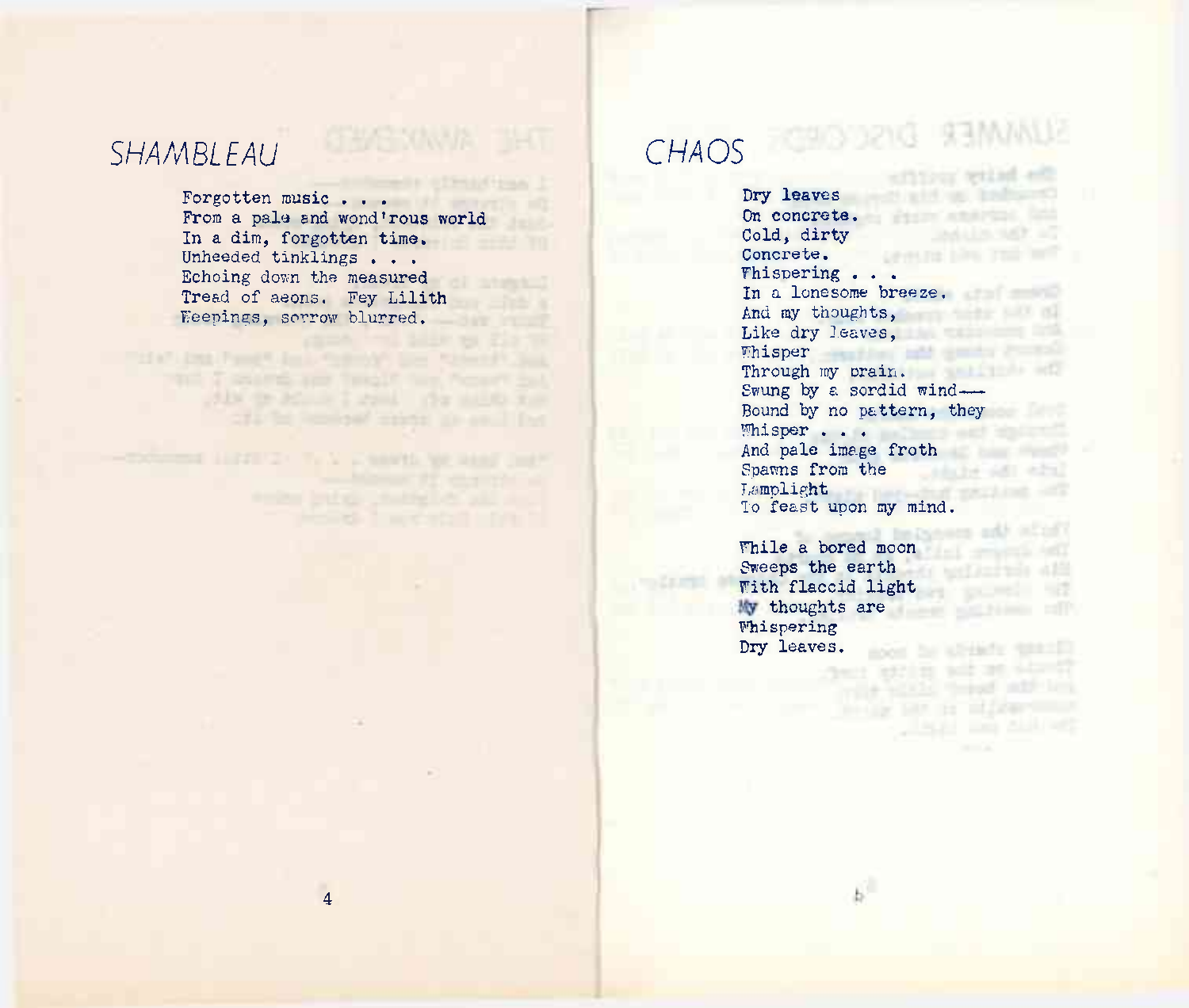### *SUMMER DISCORDS*

The hairy griffin Crouches on his Gorgon mask And screams stark anguish To the night. The hot red night.

Green bats wheel In the star-specked ooze. And muscular maidens Cavort among the patterns. The whirling patterns.

Cool moonlight shafts Through the curdled clouds Where mad leopards grin Into the night. The panting hot-eyed night.

While the spangled tongue of The dragon lolls, as he courts His shrinking phoenix in the Chinese brazier. The glowing red brazier. The sweating ornate brazier.

Glossy shards of moon Tinkle on the gritty turf. And the tawny hills turn Somersaults in the night. The hot red night.

#### *WIND SPRITES*

Born of the grey wind, we hover aloft. Then flit to your rooftops, wings muffled and soft.

Perched on your chimneysmoke careful are we To peer through your window-panes vibrant with glee

List to the pale wind that trips o'er green leaves. List to the wail wind that sifts past your eaves...

**A CONTRACTOR ON A CONTRACTOR** 

We ride the pale wind we toss in the gale. And down round your dwellings we spin our fine veil.

Sly is our laughter at secrets of men: For naught of the mortals lies out of our ken.

And lo! when the blast of the storm is here... And the driving lash of the rain comes near...

> . . . . 2010 - 1920 - 1930 - 1940 - 1940

Wild round your chimneys we whirl and we spin; And add our thin cries to the voice of the din!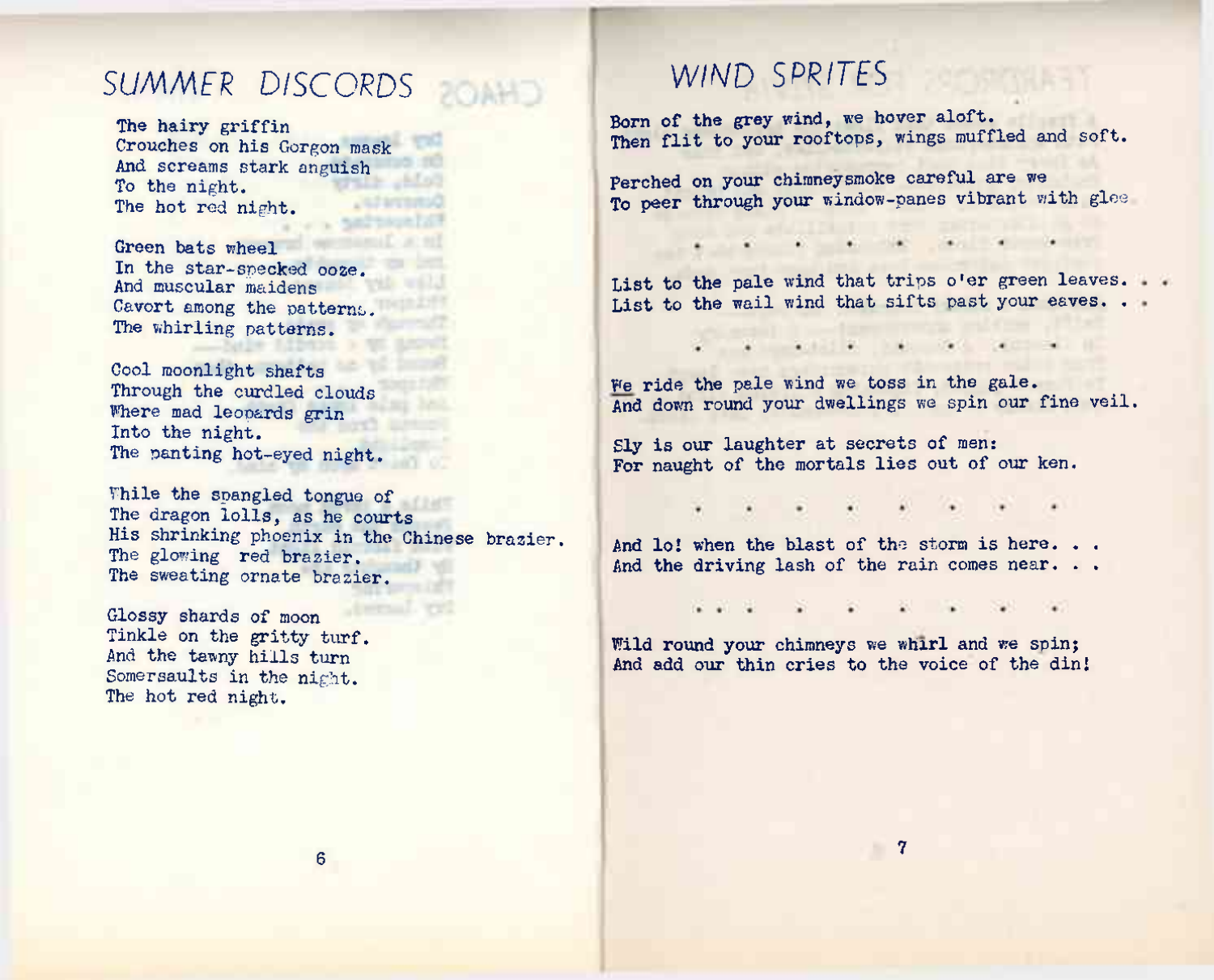#### *TEARDROPS FOR SYLVIA*

<sup>A</sup> fragile sound that flaws the breathless night Fith splinterings stiletto-like, and thin As faery wine that corruscates within Enchanted goblets--- bubble-shot and bright With enigmatic shine. Then---- stung cascade Of glitter-drops that scintillate and snap From inner fires. Embracing flames that tap Confused infernoes love and hope have made.

And thus a silver manniken has wept-Swift, mocking undertones!-- a threnody In diamond. <sup>A</sup> luscent, flint-hard sea From which prismatic shimmerings have leapt To form a jagged, lightning chiseled flood That slowly pools . . . transmuted into blood.

among has industriant. An imulatarial,

and can be for ment offering this by

the control of the control of the con-

active per new Axiles are appreciate taxed from a hightions was the under late are ended what was this but

in send us are to late to must will not ever indicate the wing survey relations to their product add link

#### *RIME .*

Let us pass among the shadows And watch them in their race To nowhere. And see a shadow face Glow lantern bright. His course is at an end. And he may wheel Upon his heel And walk it once again. Yea, watch the shadows strut their way! And marvel at the grave And studied solemness that fills their shadow day. Like mimes upon a shifting stage They pose, posture, and feign <sup>A</sup> shadow joy, a shadow rage, <sup>A</sup> shadow cry of pain. Nov: let us ring the curtain down: The repertoire is plain. And no doubt runs forever In such a shadow vein. There must be other shadows near To sing a weary sorrowsong And shed a shadow' tear.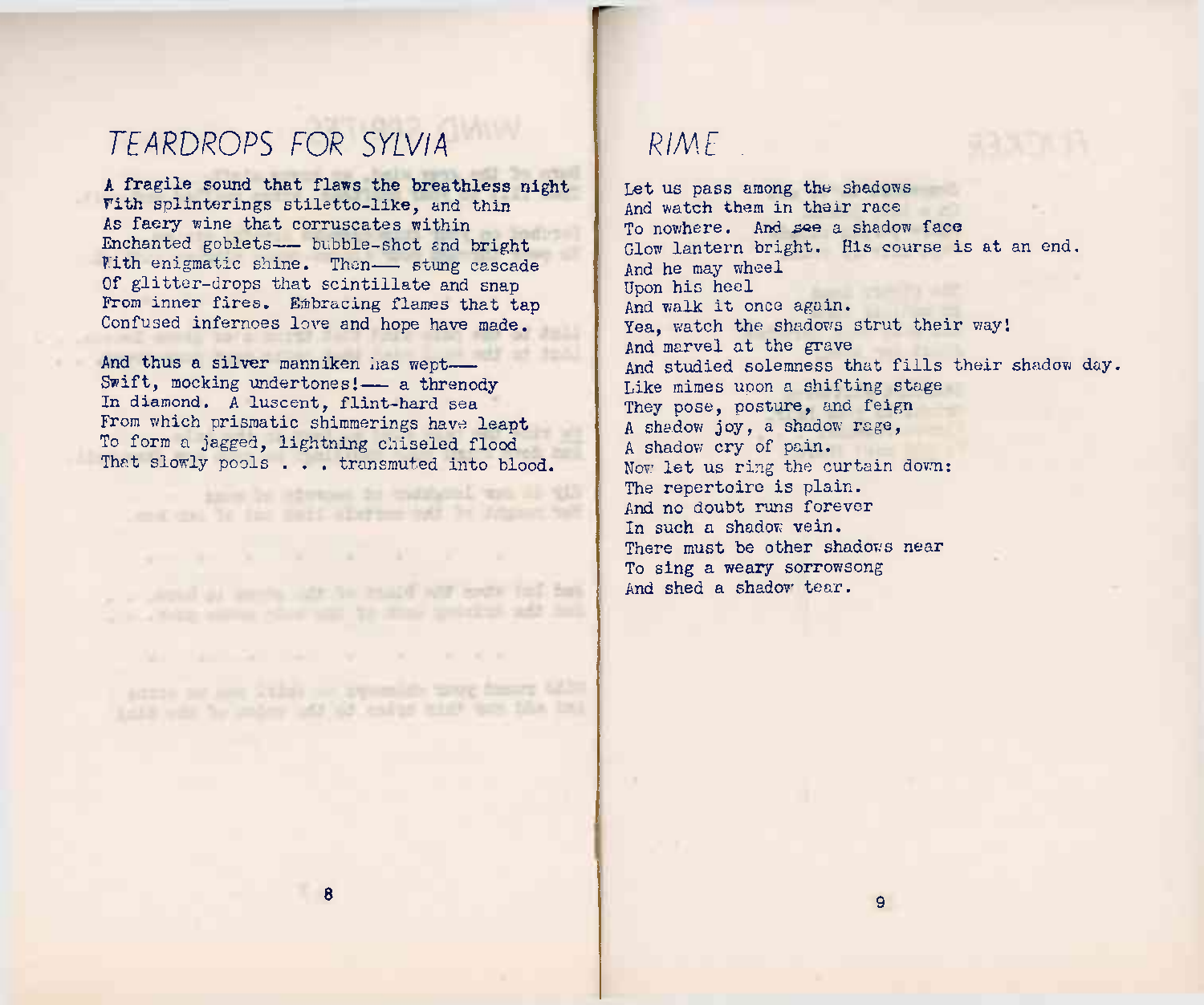#### *FLICKER*

Somewhere we've met On a hazy plain. Where purple clouds Wept silv'ry rain.

The rivers sang An endless tune And pale dusk throbbed About our moon.

Stardust glittered Bright in your hair. Flease remember . . . We did meet there.

#### *INVICTUS n*

Turn off all the sunshine, God. Please remove the paper sky. And banish all these warped, odd Phantoms that affront my eye.

social of sign stored

And after that? Why . . . then I'll keep <sup>A</sup> rendevous with dreamless sleep. And never wake, to know the tide Of life that bursts and swells inside.

**SPT PT: 1914** 

House nothing her

satellide arout?

 $\frac{1}{2}$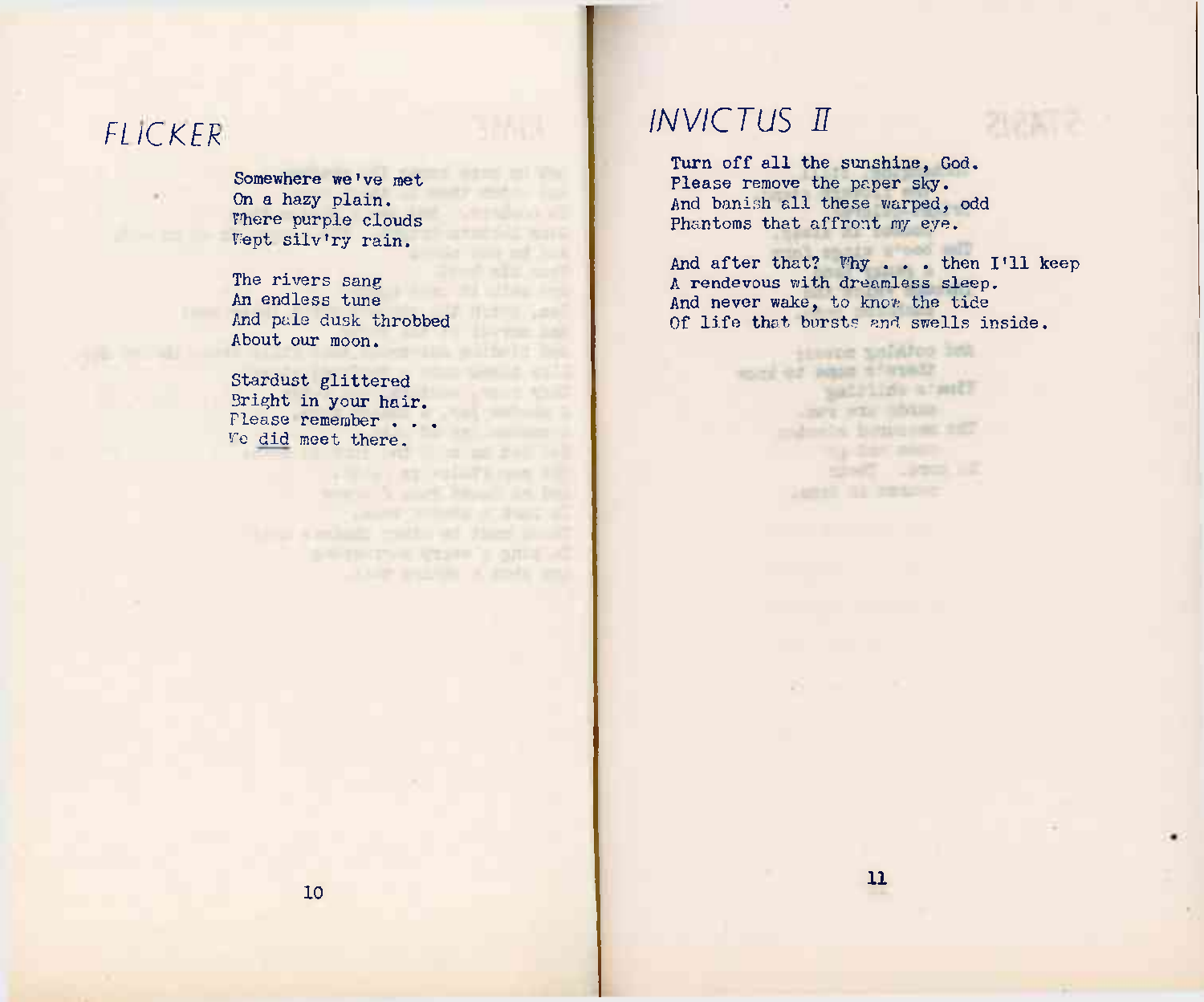#### *STASIS*

Unchanging, still the flowers stand. Bright-colored, soaked in sleep. The bee's wings form a gauzy band Through which the sunbeams seep.

**IL CUTOWA** 

And nothing moves; there's none to know Time's shifting sands are run. The measured minutes come and go No more. Their course is done.

#### *IMPRESSION IN ASH*

Lost . . . Down the flick'ring Abyss of time, I wander. Lonely . . . The grayness Spreads before me. Endless . . . The dull mist Swirls about ne. Choking . . . Blurred webs of space Have meshed above. Below me.

Lost . . .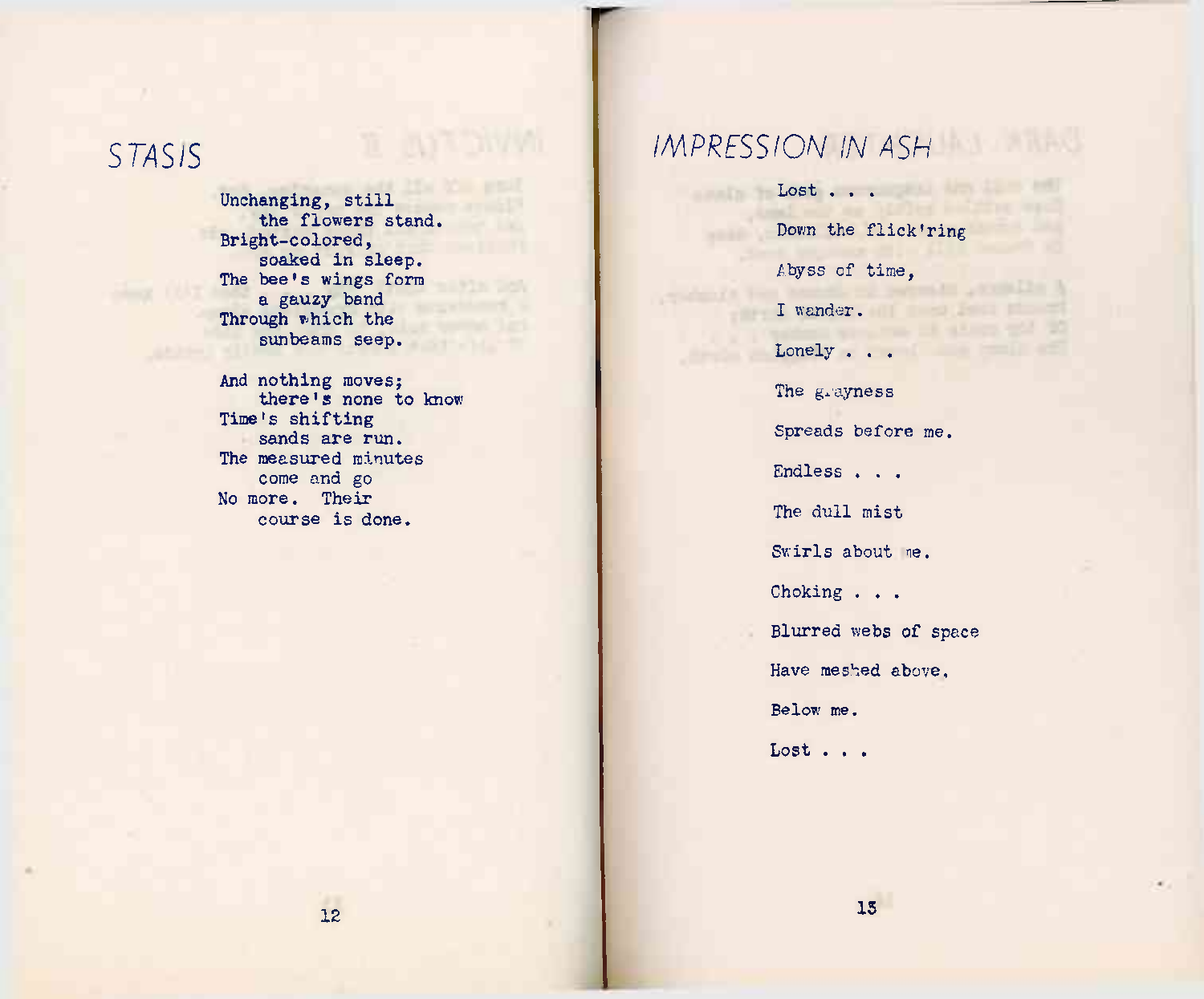#### *DARK LAUGHTER*

The dull and languorous gods of sleep Have settled softly on the land, And spread a veil of stillness, deep In frozen hill with numbing hand.

<sup>A</sup> silence, steeped in drowse and slumber, Broods cool upon the torpid earth; Of icy coils in endless number . . . The sleep gods laugh in sluggish mirth.

#### *WONDER QUESTION*

Long leaves, like trailing hands of sleep, Caress the wind and twine it deep About the tops Of Languor Trees.

Cool breeze, whimmed soul of fen and hill, What holds you chainless, soft and still. About the tops Of Languor Trees?

sing to are recently

**Contract Only**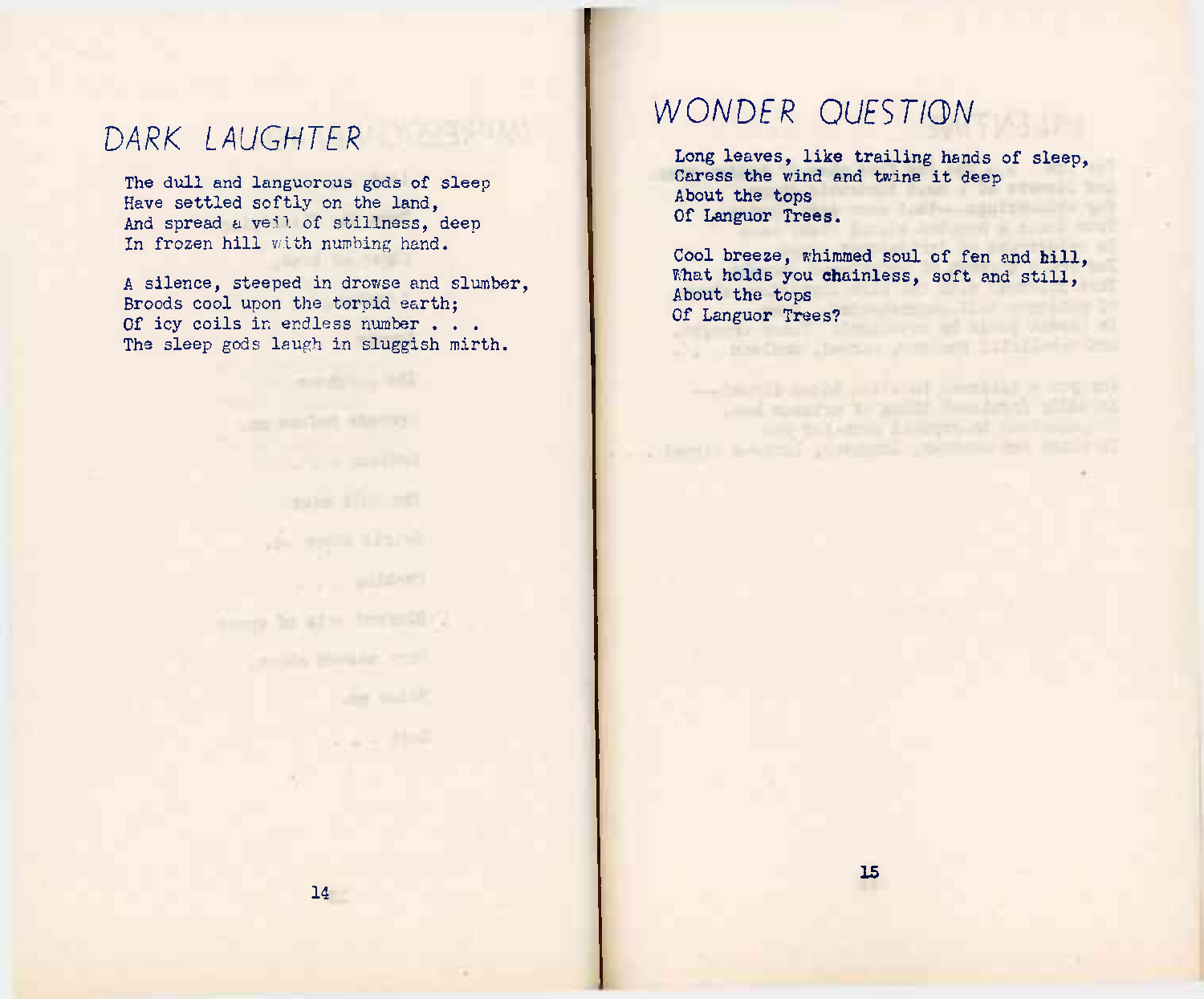## *VALENTINE*

For you . . . the fox fire glow of hidden gems. And flowers of a most fantastic shape. Fey whisperings---- that ever seek escape From lands a haunted silent river hems In spiderwebs of irridescent repe. For you a torrent of unfettered thought That glistens with the high capricious sheen Of radience half-comprehended. Seen In forest pools by moonlight: Fancy wrought. And cabalistic shadows, warped, unclean . . .

For you a talisman in witch blood dipped-An oddly fashioned thing of crimson hue. Complexities in crystal spun for you To clasp and shatter, laughing, langous lipped . .

#### *NOVEMBER MORN*

Etched against a cloud-tossed **sky** The eucalyptus bows on high Its rain drenched head. The sad leaves sigh <sup>A</sup> chill lament. The winds sift by . . .

in intrytele off and

his to error this air space, in all them for his I has well after their at on ever of fewers and then I need the

adverse of an allow you wide out covers or more translated in 1993. when the net floor but diletes that learn

participate green; check produced how, address the sell had appropried that I **Ball Lain** 

communication the extensional witness. Comme on since stags add ally her her often at "und W" 190 less Ville in The planet complete the

will, plack the orne tree tax week to analysi little 25 meetingst with the thin it will not be anothermals patterns which we get you - but were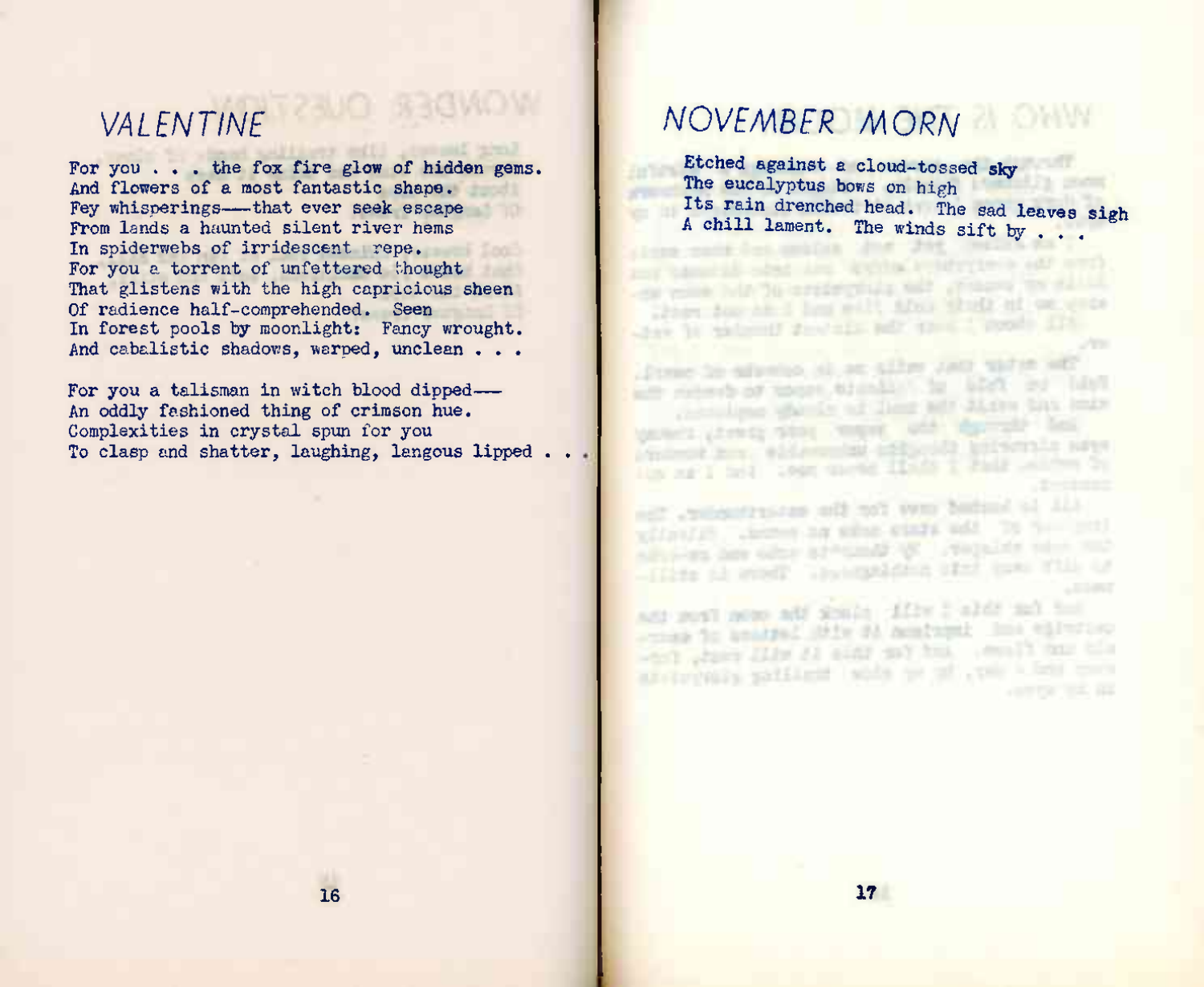#### *WHO IS THE W.OON ?*

Through the screen of oaktwigs a wistful moon glimmers faintly. Caught in the meshwork of dark green leaves it trails glorymists in my eyes.

I am asleep yet not asleep and when music from the everywhere eddys out into dimness and lulls my senses, the glorymists of the moon enwrap me in their cold fire and I do not rest.

All about I hear the distant thunder of water.

The water that veils me in cobwebs of pearl. Fold on fold of delicate vapor to deaden the mind and exalt the soul to cloudy noplaces.

And through the vapor peer great, rheumy eyes mirroring thoughts unknowable and wonders of notime that I shall never see. And I am not content.

All is hushed save for the waterthunder. The laughter of the stars make no sound. Silently the oaks whisper. My thoughts echo and re-echo to sift away into nothingness. There is stillness.

And for this I will pluck the moon from the oaktwigs and imprison it with letters of emerald and flame. And for this it will rest, forever and a day, by my side trailing glorymists in my eyes.

#### **RUNIC MOOS SING BH**

This is no land to bear a human tread-In leprous floods, the twitching fungi crawl From feast to feast. The haggard trees let fall Their virgin blooms into a fluid bed Of sentient corruption. Attended By her phantoms, a fallen Lilith sings To Satan of her Eden journeyings-This lightless place is peopled by the dead.

Yet I, the living, went this way (the night Had scored a twisted furrow through my brain; My feet had left a subtle, spider stain Upon the rocks) till in my ceaseless flight The sombre river Lethe came in sight. I smiled to feel the liquid's numbing bite.

**TESTIE ID** 

work and the control of the control www.communication.com The course of the course of

Professional personal con-

to the the desired entimal.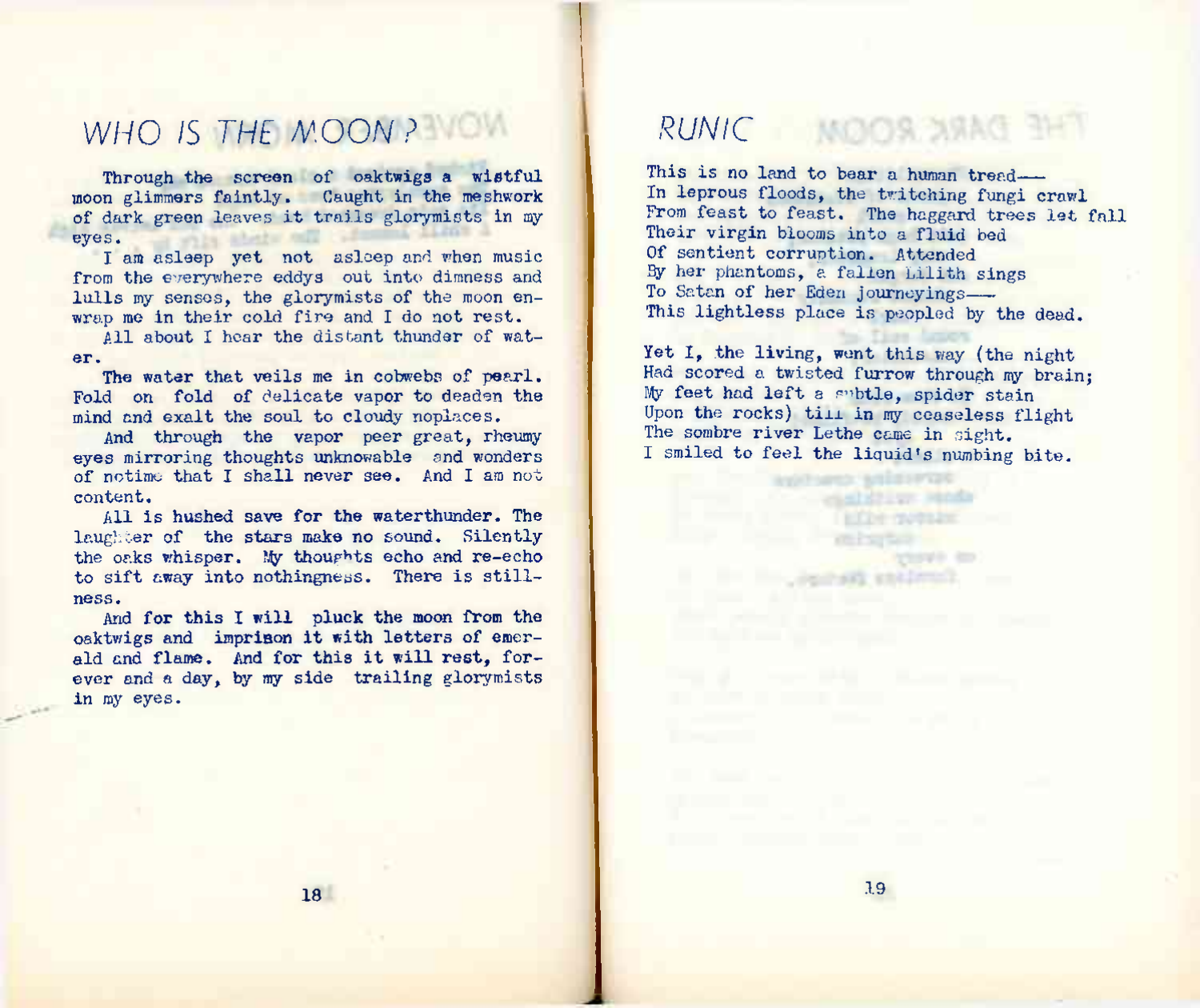### *THE DARK ROOM*

Vhere little gusts of blackness swirl past high-pitched, airy laughter, and turgid shapes supinely curl round veil of alabaster.

To view with vapid, be-filmed eyes and the contract of the contract of the contract of the contract of the contract of the contract of the contract of the contract of the contract of the contract of the contract of the contract of the contract of the c use that of Salin silent screaming creature whose writhings mirror mild surprise on every formless feature.

#### *NIGHT DREAMS*

The Moon was a silver, titan ball That skimmed the green and sleeping earth. And whispered soft, its wond'rous call. Then grinned a grin of silent mirth.

And I awoke and heard that call. I slipped off couch of down, And sped through towering, fluted hall. In Morpheous' drowsy gown.

The Moon, it laughed a careless laugh, And shouted oft with glee.<br>I shreiked with joy, ir inner daft! But-0, so silently.

And finally the last bolt burst; Through open door I flew. To stand alone, with heart athirst, Midst flaming drops of dew!

The dew that was the sparkling tears Of Luna's molten eyes. Their pearly shimmer checked all fears. And held me hypnotized.

They glistened with a silver sheen, An ever changing light. <sup>I</sup> listened with attention keen, Enraptured in the night.

For they sand a song of crystalled mist; Frosty cascades of stars . . . And comets by the heaven's kissed; Fierce thunder-sons of Mars;

-over-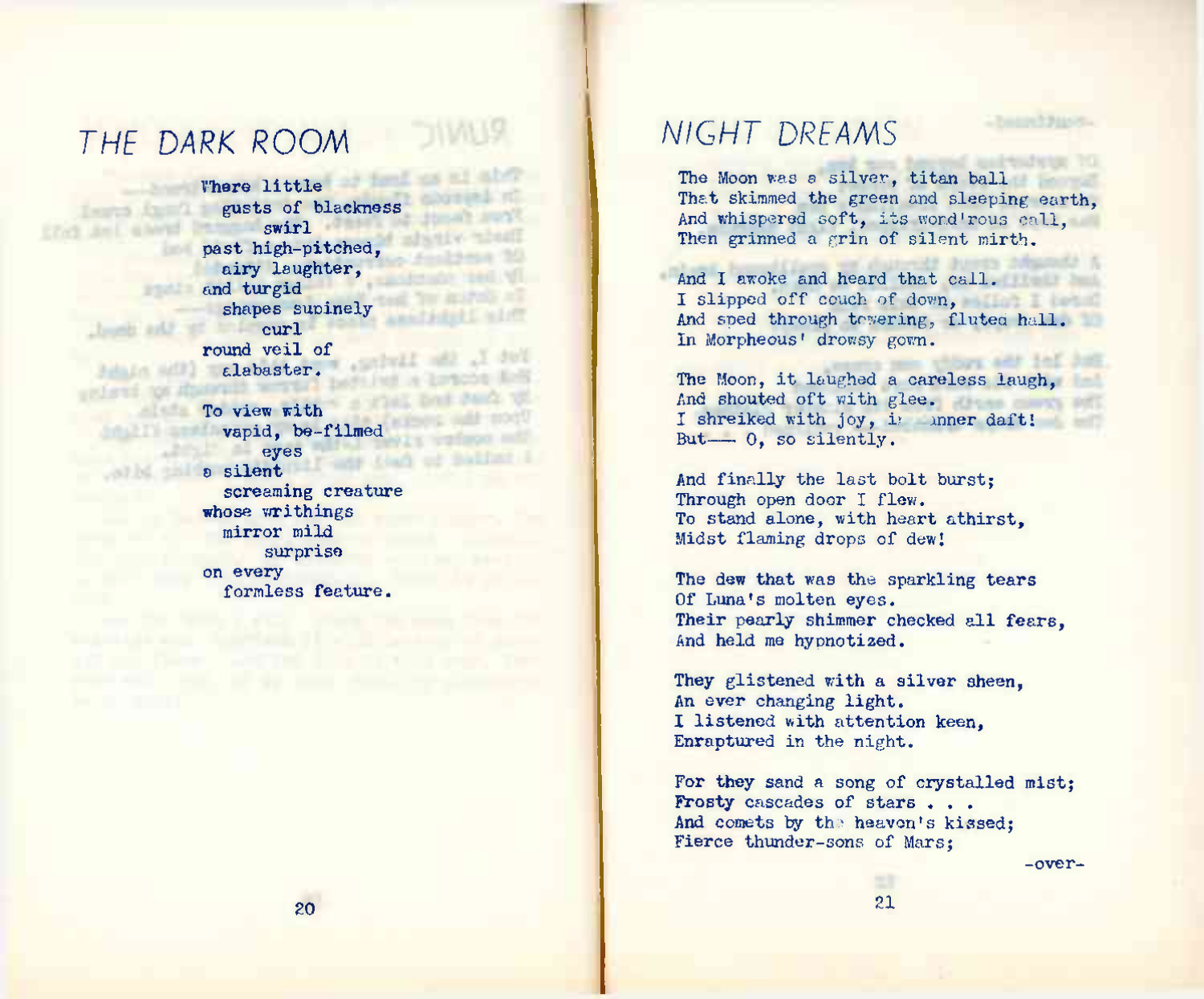-continued-

#### **PMARSA THOW**

Of mysteries beyond our ken, Beyond the reach of space; Of secrets that Creation's pen Has kept in hard-grasped, tight embrace.

<sup>A</sup> thought crept through my spellbound brain, And thrilled me, chilled me deep. Dared I follow in this rain Of dew drops, or return to sleep?

But lo! the ruddy sun arose, And with its warm rays banished The green earth from its slumber clothes. The dew drops trembled--- vanished . . .

> stand push real out without has The country of the country of the country training and one pents and of Im the more believed Hands

where purposes out our field we had cores problem around 10 many the people cheese six mass, Analisated on filed but

> peeds wells a lite bunitable your istable and a material and yound existendary hapy members in telectric and the including static

ritals hatterage by peak is long until and in a straite by enhanced aftered closed a convented in the following data patent to home to marit work? *RUINS IN AVALON*

. R.C Tody

**Editor** 

Spun in uncertain monotones, The wonder of the wind appears To beat upon the heedless stones In frenzies of forbidden tears.

They loom in silent monument Against an alien, ochre sky. Beneath, in obscure tenement, The shades of falled ghost kings lie.

enal Luttime and dat Halls 21 radi but

OT TEZ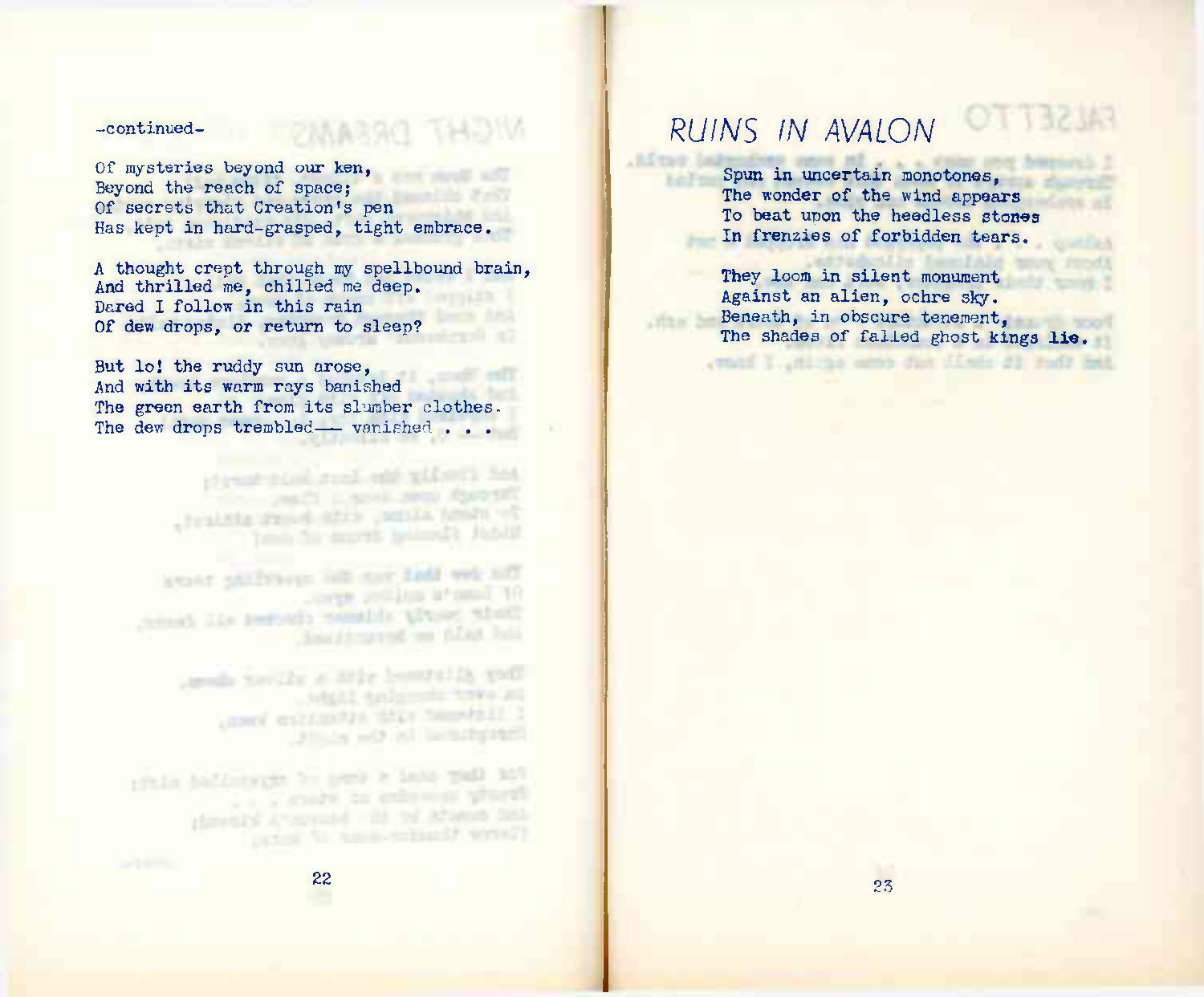## *FALSETTO*

I dreamed you once . . . in some enchanted world.<br>Through sprays of moon that weaved and curled I dreamed you once . . . in some enchanted world.<br>Through sprays of moon that weaved and curled In arabesques serene and slow.

Asleep . . . the poppygod has dropped a net About your pinioned silouhette. I hear their laughter, soft and low.

Poor dream! A structure rown of tears and ash. It vanished in a soundless flash. And that it shall not come again, I know.